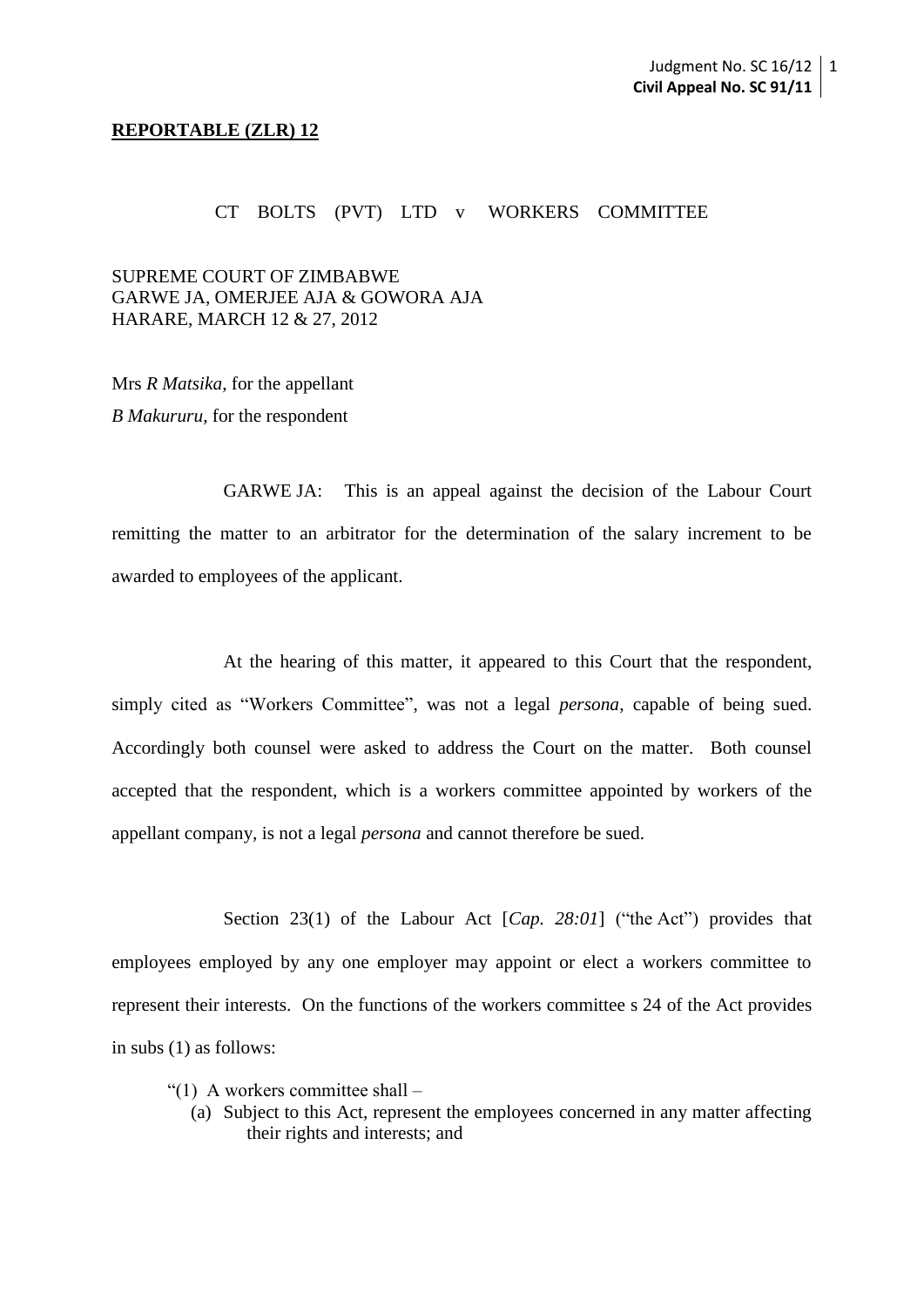- (b) Subject to subsection (3), be entitled to negotiate with the employer concerned a collective bargaining agreement relating to the terms and conditions of employment of the employees concerned; and
- (c) Subject to Part XIII, be entitled to recommend collective job action to the employees concerned; and
- (d) Where a works council is or is to be constituted at any workplace, elect some of its members to represent employees on the works council."

It is clear from the above provision that it is the function of the workers committee to represent the employees in any matter affecting their rights and interests and to negotiate with the employer a collective bargaining relating to the terms and conditions of the employees concerned. The Act has not made provision for the workers committee to operate as a legal *persona*. Had this been the intention, the Act would no doubt have said so.

The issue of the legal status of the respondent assumes greater significance in a case such as this one where there could be issues of costs involved.

Under the common law, an unincorporated association, not being a legal *persona*, cannot as a general rule, sue or be sued in its name apart from the individual members, whose names have to be cited in the summons. A *universitas* on the other hand has the capacity, apart from the rights of the individuals forming it, to acquire rights and incur obligations. The position is also established that a body that has no constitution is not a *universitas* for it is the constitution that determines whether an association is or is not a *universitas*.

On a proper interpretation of s 24 of the Act, it is clear that a workers committee exists to safeguard and champion the interests and welfare of the workers at the work place. It has no other function. There is no provision in the Act requiring a workers committee to adopt a constitution. There is also no requirement for a workers committee to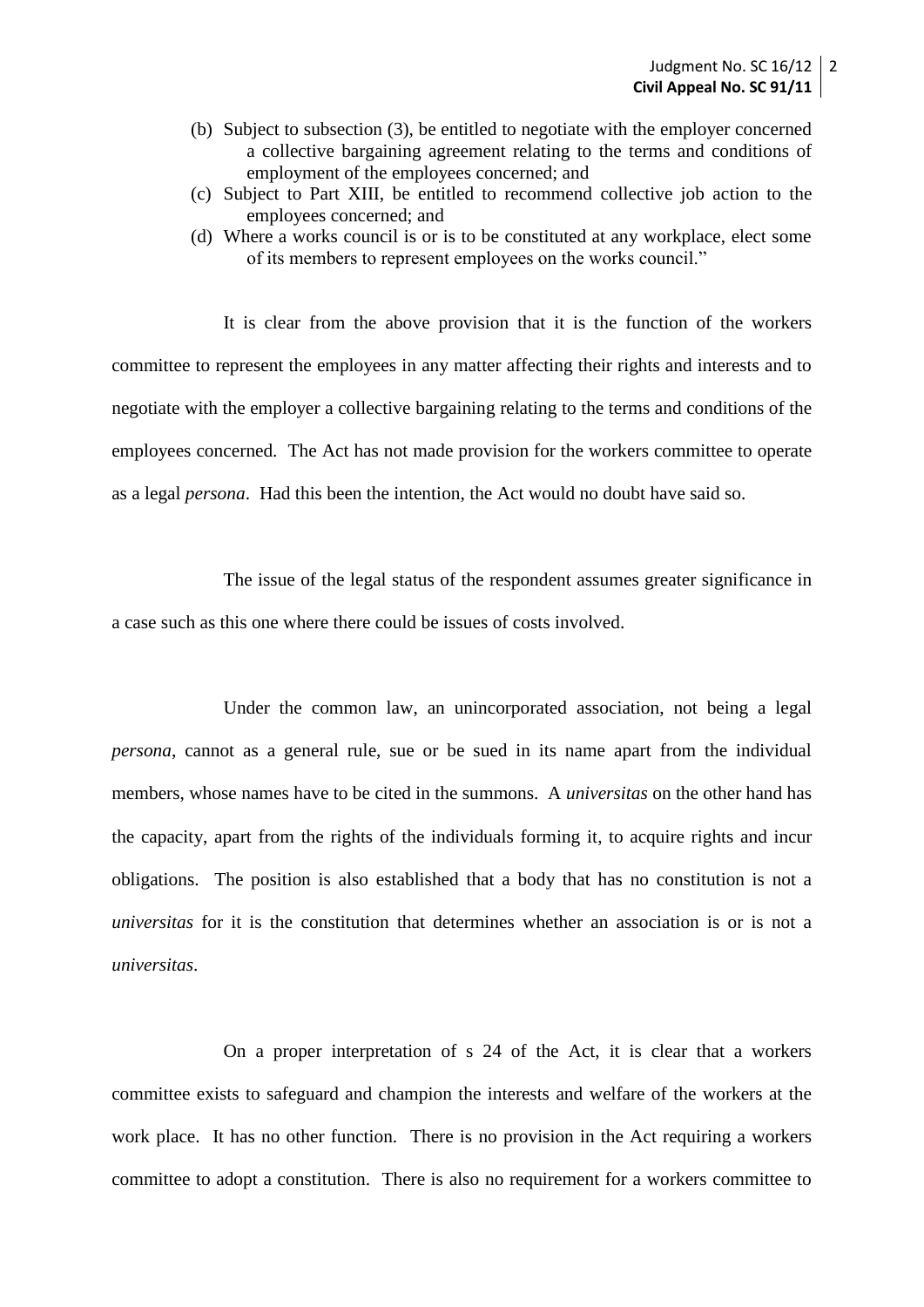acquire rights apart from the rights of the individuals forming it and the employees they represent. There is also no provision for a workers committee to acquire assets in its own name.

In contrast, s 29 of the Act has provided that upon registration, every trade union, employers' organisation or federation shall become a body corporate and in its corporate name shall be capable of suing and being sued. Such bodies are required by s 28 to adopt a written constitution.

Had the intention of Parliament been to clothe a workers committee with some legal status, the Act would no doubt have said so. The fact that it did not do so suggests that the intention was not to give the committee any other additional rights.

I am aware that in cases such as *Thomas Meikles Centre (Pvt) Ltd v (1) TM National Workers Committee* (*2) D Mvududu N.O. (3) The Minister of Public Service, Labour and Social Welfare* SC 77/02 and *Olivine Industries (Pvt) Ltd v Olivine Workers Committee* 2000(2) ZLR 200(S) this Court proceeded on the basis that the workers committee cited in the appeal proceedings was properly before it. The issue of the legal status of the workers committee had not, however, been raised and consequently a determination of the legal status of the workers committee never became necessary.

However in *Cold Storage Company National Workers Committee v Cold Storage Company Limited* HB-8-02, the legal capacity of the workers committee to institute the proceedings in that matter was raised. In dismissing the application, the court remarked at p 2 of the cyclostyled judgment: